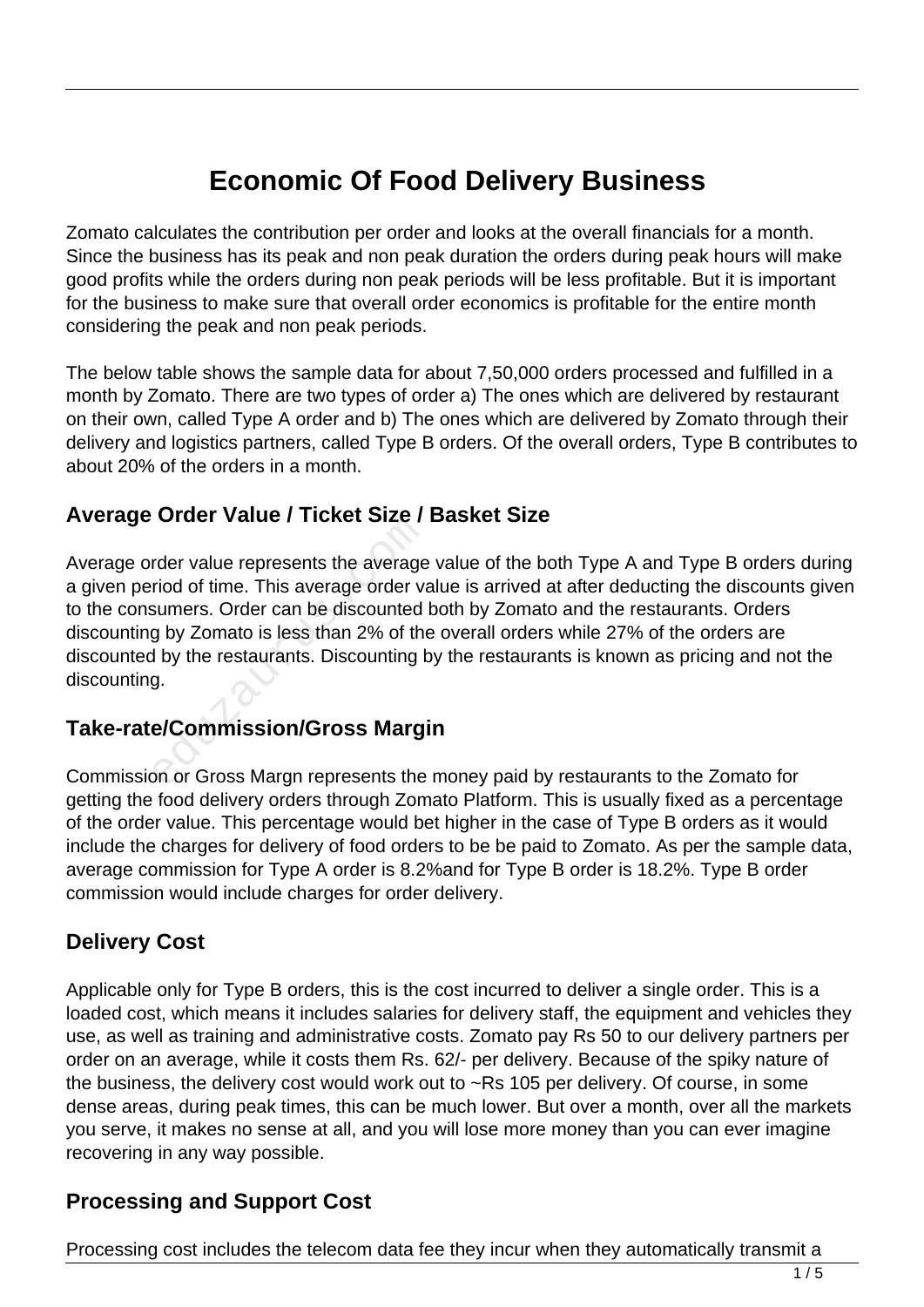new order over to the restaurant. However, sometimes the device at the restaurant's end has a bad signal, and we have to then make an SOS call to them to get the order processed. The network is designed to have 95% automation, but it ends at 80% automation because of data/battery issues at the restaurant's premises. Obviously, automation is way cheaper, easier, and quicker than making a call to relay an order. Then there's the support cost, which is what they incur when something goes wrong, and the customer raises an issue with our support team. For Type A orders, they only have a two-way conversation to handle – between the customer and the restaurant. For Type B orders, they have a three-way conversation to work with – the customer, the restaurant, and the delivery partner's person who is on the road.

The total processing and support cost as per sample data for Type A orders adds up to Rs 18.4 per order. For Type B orders, it adds up to Rs 27.4 (primarily because of the three-way calling, which adds more support agent time, and tariff to the cost stack). Three-ways aren't always a good thing.

Six months ago, our support cost was about Rs 50 per order – Zomato has managed to bring this down to current levels with automation, and by making hundreds of micro improvements

## **Net Contribution Margin**

Net contribution margin = (AOV \* Take Rate – Delivery Cost – Processing Cost)

this is what contributes towards the overall profitability of the business, and has to over time offset the fixed cost of the business. tribution Margin<br>
bution margin =  $(AOV * Take Rate$ <br>
t contributes towards the overall p<br>
ixed cost of the business.<br> **er Acquisition Cost**<br>
the nature of marketing cost for bu

## **Customer Acquisition Cost**

This is in the nature of marketing cost for business. This is beyond per unit margin for the order and is fixed in nature. How much CAC you incur, depends upon the quantum of discounts or money require to be spend to acquire each customers.. Most e-commerce/transaction businesses have a traffic problem. Unless customers visit the platform for something else (e.g. content, reviews, photos, and sharing) and then naturally move into the transaction flow, it is very hard to drive high re-engagement rates for commerce platforms. And that's exactly what makes it easy for us at Zomato – the classifieds business, where they have 8.5 million monthly unique in India alone. And so far, less than 3% of them are ordering from us. There's massive room to grow without incurring too much customer acquisition costs.

## **About the Authors**

Sanjeev Kumar is from the organisation of the defence forces and has got a wide variety of experience in managing men and material in trying circumstances. In an eighteen years span of his illustrious career the author had the privilege of tenanting various command, staff and instructional appointments. He has served in the most difficult of terrains of the country to include lofty peaks of Kargil and Kashmir valley to thick jungles of Assam.

Aditya Jain belongs to Executive MBA Batch 2018-2020, Faculty of Management Studies, University of Delhi. He is a graduated from Shri Ram College of Commerce, and is a qualified Chartered Accountant from 1999 batch. He has worked in the FMCG / FMCD industry over that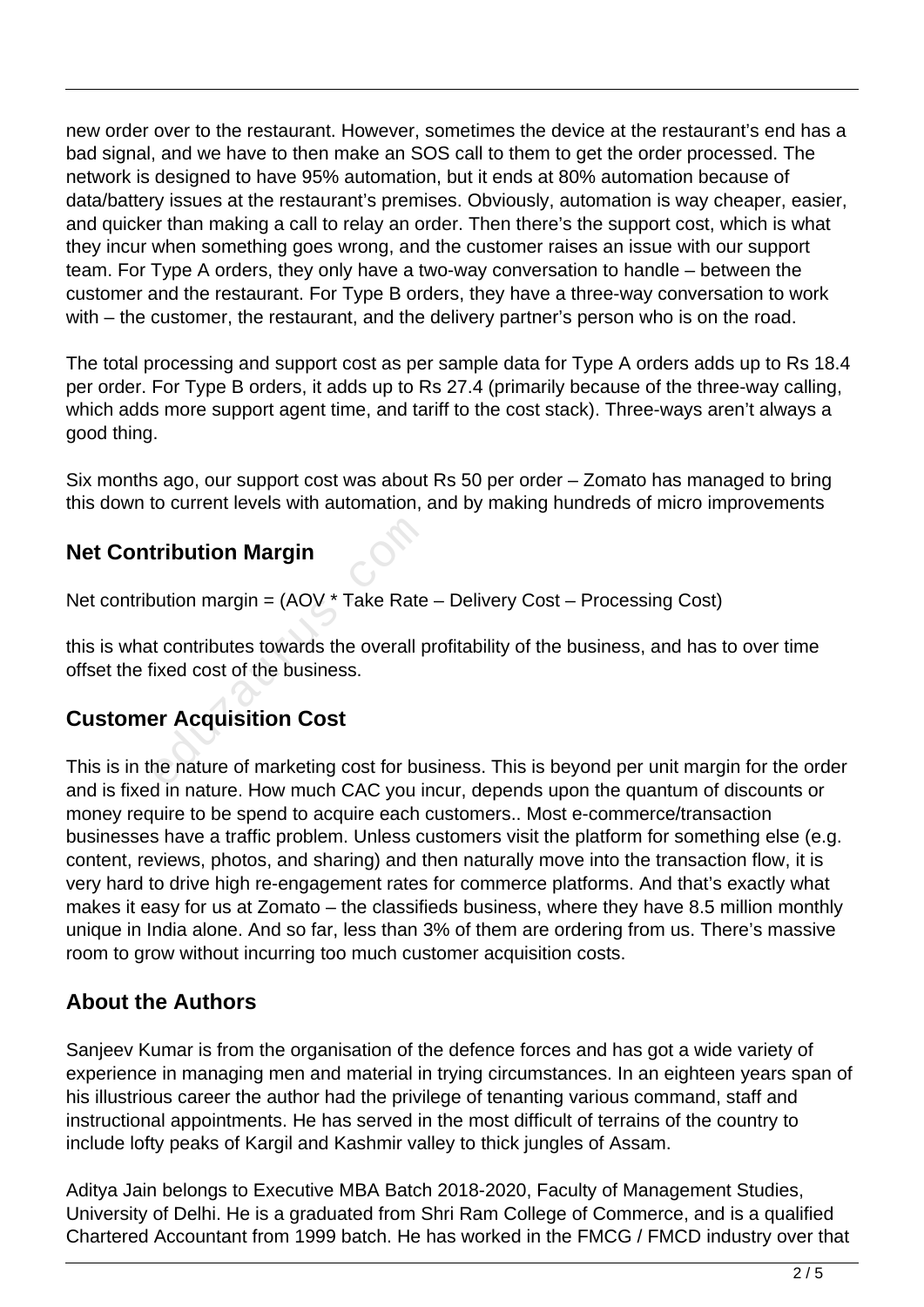last 15 years in the areas of finance and strategy and has worked with companies like Procter and Gamble, Pepsico and is currently working with Whirlool. He has keen interest in finance and strategy.

This case study is being prepared under the guidance of Dr Monica Singhania, Professor, Faculty of Management Studies (FMS), University of Delhi. She is a graduate from Shri Ram College of Commerce, post-graduate from Delhi School of Economics and a Fellow Member (FCA) of the Institute of Chartered Accountants of India. She has the distinction of being placed in the merit list of the examinations conducted by both the University as well as the Institute. She has been awarded a PhD in the area of corporate taxation from the University of Delhi. She is the author of five books on direct tax laws and has had many research papers published in leading journals. She teaches management accounting, management control systems, project management and corporate taxation to MBA students at FMS

Authors are sincerely thankful to Ms. Naina Sahni, Vice President, Corporate Affairs, Zomato and Mr. Mohit Gupta, CEO, Food Delivery Business, Zomato for their continued guidance and support in developing this case study.

## **Teaching Notes**

#### **Monica Singhania**

The purpose of this case study is to do an analysis of the way Zomato has scaled up its operations, expanded its business into various countries and then course corrected the operations to reduce the cash burns. We will also be looking the details of the order unit economics of the Food order delivery business and how the detailed cost benefit analysis has helped them take various decisions / evaluate options enabling them to optimise their contribution per order to recover fixed costs. We will also be evaluating how their relentless focus on costs take out has helped identify opportunities and deliver on cost reduction. We will study how the Zomato has constantly innovated to drive new products and offering resulting into new revenue streams. We also plan to find out the strengths, weaknesses, future opportunities and threats of their business model, Porters Five forces model and financial modelling to understand the financial decisions taken by the Zomato to drive business growth, break-even and valuation. **g Notes**<br> **nghania**<br>
se of this case study is to do an an<br>
, expanded its business into vario<br>
to reduce the cash burns. We will<br>
is of the Food order delivery busine<br>
m take various decisions / evaluar<br>
n per order to re

#### **The case can be used in the following courses:**

- Post-graduate program in entrepreneurship. Students can be introduced to different cost concepts to be considered in cost benefit analysis while undertaking managerial decision making.
- Executive training program for middle and senior level employees to highlight the concept of looking at various cost and revenue factors that influence the decision making process and can be applied to new projects as well as projects not performing as per the objectives of the organization.
- MBA/post-graduate program in management in strategic management. It can be used to introduce the concept of SWOT analysis, competitor analysis, and Porter's five forces model. In addition, students learn the technique of marketing, innovation, cost benefit analysis, collection of relevant cost data, forecasting revenues and using them to arrive at a decision aimed at meeting the company's objectives.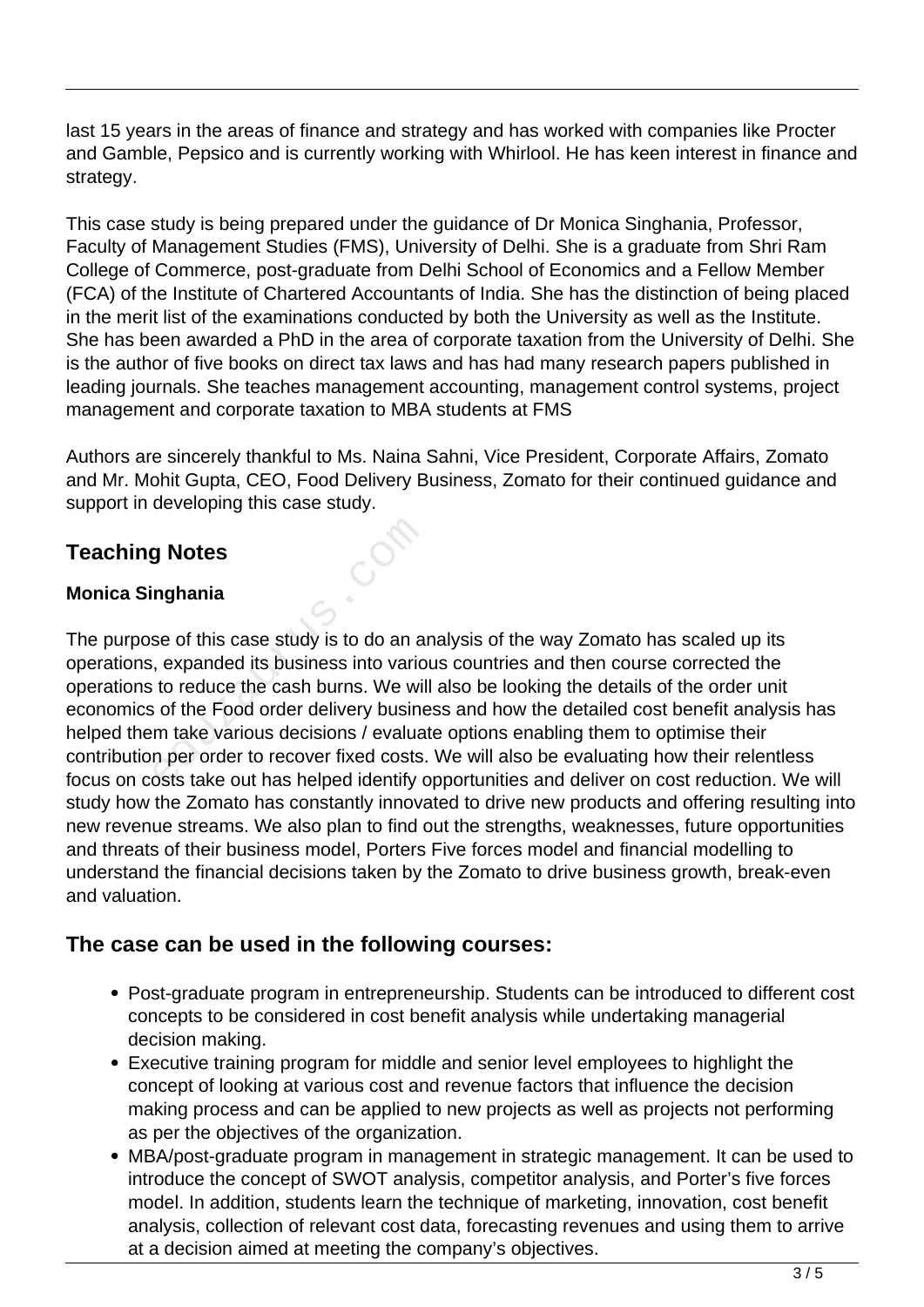Zomato is an online ecommerce business which has the information on food joints, restaurants and cafes. It is also in the business of online food ordering, delivery and providing options for table booking in various restaurants. In 2008, it was started by Pankaj Chaddah and Deepinder Goyal (both of them were from IIT Delhi). The initial name of the website was Foodiebay.com and this was renamed to Zomato in November 2010. The key idea behind the name Zomato was that it resembled with Tomato. Zomato has now operations spanned across 24 countries including India. The other key countries include Dubai, United Kingdom, Australia/ New Zealand, Turkey and Canada. Zomato has been recognised as the "25 most promising internet "companies in India by SmartTechie Magazine.

The revenues of the company have grown exponentially from Rs 11 Cr in 2012-13 to Rs ~450 cr in 2017-18 and it has achieved an EBIDTA breakeven globally in the year 2017-18. It has also been able to attract continuous attention investors and has got investments more than \$ 400Mn till June2018. In this case, we will evaluate the decision taken by company over the years to drive growth and improve unit economies to help them achieve breakeven.

## **Expected Learning Outcomes (limit 250 words)**

Use of SWOT analysis to identify the strengths, weaknesses, opportunities and threats

Highlighting the importance of strategic tools such as Porter model and evaluating the impact of competition and new start-ups in this area

Understand the variable cost and Marginal contribution with respect to the unit economies of food delivery in India.

Understand the sources of revenue, marketing and innovation techniques, elements of fixed and variable costs in the business. Capture the various cost optimisation scenarios, backward integration / acquisition to develop capabilities and their implications on the unit economics / business. OT analysis to identify the strengt<br>
g the importance of strategic tools<br>
in and new start-ups in this area<br>
d the variable cost and Marginal c<br>
ery in India.<br>
d the sources of revenue, marketi<br>
le costs in the business. C

Capture Pros and Cons of certain business decisions from a sustainability and long term perspective

Most of the information and data used in this case study will be based on information available in public domain, company website and views of the founders as expressed through various interviews. There is a limitation on the availability of the financial data as the company is not a public listed company.

In a short span of just ten years, Zomato has become India's favourite online Food Order/ Delivery and Restaurant selection platform. It has influenced and changed the way people have their meals, both in house and outside in hotels or restaurant. Zomato's mission of being able to deliver nutrition rich, hygienic meal for under Rs 50/- will have significant life style implications mass consumers in India. The real challenge would lie in replacing the home-cooked food with a restaurant and outside food. Zomato's launch of Cloud Kitchen, an innovative concept will really change the way we order food today. The ambition is to serve 2-3 billion orders a month. This will also lead to significant employment generation in the country as these orders needs to be delivered.